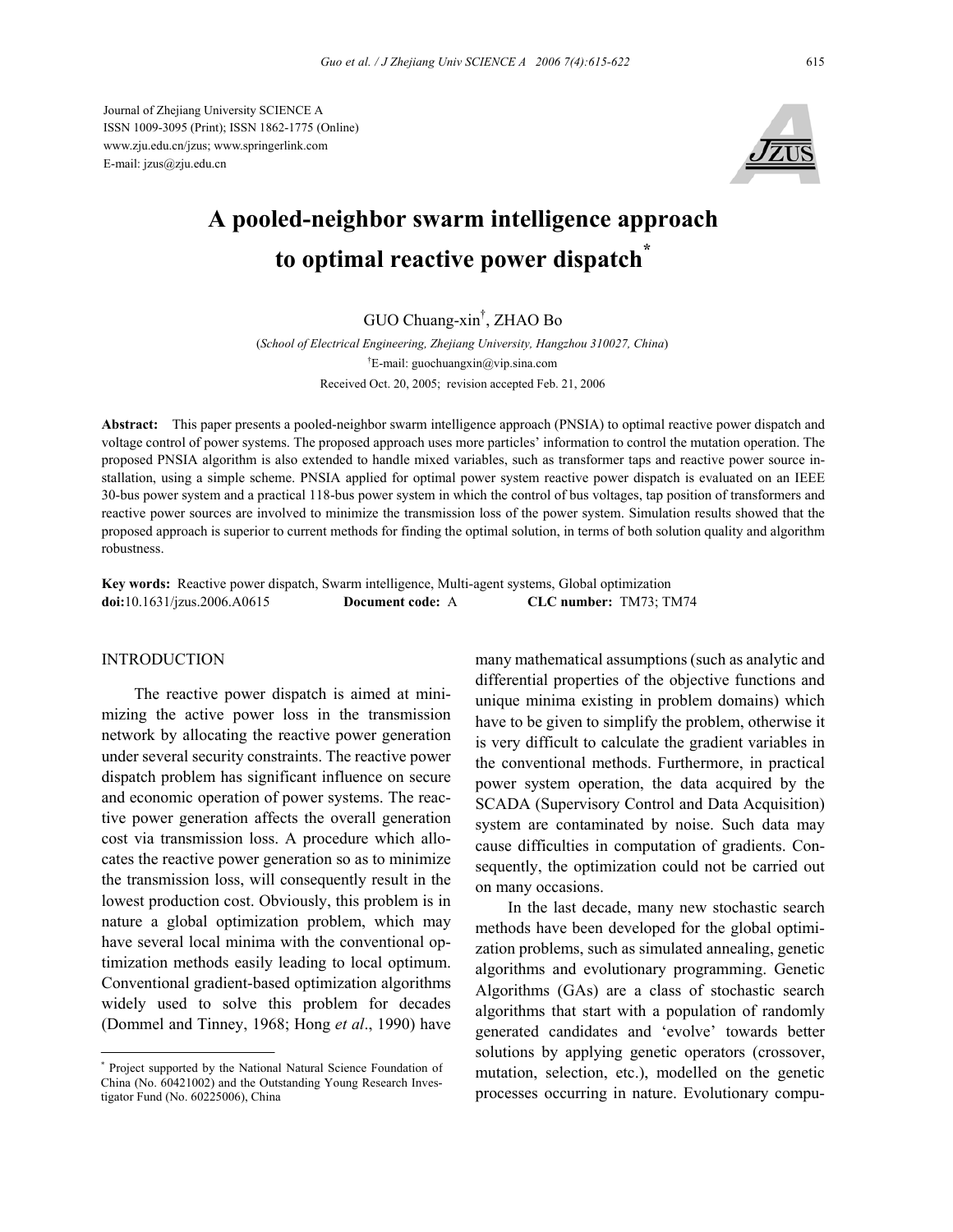tation techniques have recently found many applications in power systems, especially in the economic operation area (Yin and Germay, 1991; Iba, 1994; Wu *et al*., 1998; Wong and Wong, 1994; Lee *et al*., 1995). A reliable global optimization approach to reactive power dispatch problem has always been of considerable value to both secure and economical operation of power systems.

In this paper, a novel approach for solving optimal reactive power dispatch and voltage control problem of power systems has been developed, based on the recently introduced swarm intelligence algorithms. Swarm intelligence, as demonstrated by natural biological swarms, exhibits numerous powerful features that are desirable in many engineering systems and can be applied to nonlinear and non-continuous optimization problems (Bonabeau *et al*., 1999; Dorigo *et al*., 1996; Kennedy and Eberhart, 1995). The swarm intelligence technique can generate high-quality solutions in shorter calculation time and stabler convergence characteristic than other stochastic methods. This work is devoted to developing a pooled-neighbor swarm intelligence approach (PNSIA) to optimal reactive power dispatch and voltage control of power systems. The convergence property of the proposed PNSIA is analyzed using standard results from dynamic system theory and guidelines for proper algorithm parameter selection are derived. A new adaptive strategy for choosing parameters is also proposed to assure PNSIA method convergence. The proposed PNSIA algorithm is also extended to handle mixed variables, such as transformer taps and reactive power source installation, using a simple scheme. The PNSIA is evaluated on an IEEE 30-bus power system and a practical 118-bus power system in which the control of bus voltages, tap position of transformers and reactive power sources are involved to minimize the power transmission loss. Simulation results showed that the proposed approach is superior to current methods for finding the best solution, in terms of both solution quality and algorithm robustness.

# MATHEMATICAL FORMULATION OF OPTI-MAL REACTIVE POWER DISPATCH

The objective of the reactive power dispatch is to minimize the active power loss in the transmission network, which can be described as follows:

$$
f_{\rm Q} = \sum_{k \in N_{\rm E}} P_{k \rm loss} = \sum_{k \in N_{\rm E}} g_k (V_i^2 + V_j^2 - 2V_i V_j \cos \theta_{ij}), \qquad (1)
$$

where  $k=(i,j)$ ,  $i \in N_B$ ,  $j \in N_i$ . The symbols in Eq.(1) and in the following context are given in (Wu *et al*., 1998). The minimization of the above function is subject to a number of constraints:

$$
0 = P_{G_i} - P_{D_i} - V_i \sum_{j \in N_i} [V_j (G_{ij} \cos \theta_{ij} + B_{ij} \sin \theta_{ij})], i \in N_0,
$$
  
\n
$$
0 = Q_{G_i} - Q_{D_i} - V_i \sum_{j \in N_i} [V_j (G_{ij} \sin \theta_{ij} - B_{ij} \cos \theta_{ij})], i \in N_{PQ},
$$
  
\n(2)

and

$$
V_i^{\min} \le V_i \le V_i^{\max}, i \in N_B; T_k^{\min} \le T_k \le T_k^{\max}, k \in N_T; Q_{G_i}^{\min} \le Q_{G_i} \le Q_{G_i}^{\max}, i \in N_G; Q_{C_i}^{\min} \le Q_{C_i} \le Q_{C_i}^{\max}, i \in N_C,
$$

(3)

where power flow equations are used as equality, constraints, reactive power source installation restrictions, reactive power generation restrictions and transformer tap-setting restrictions, and bus voltage restrictions are used as inequality constraints.

In most nonlinear optimization problems, the constraints are considered by generalizing the objective function using penalty terms. In the reactive power dispatch problem, the generator bus voltages,  $V_{\text{PV}}$  and  $V_{\text{S}}$ , the tap position of transformer, *T*, the amount of the reactive power source installation  $Q_C$ , are control variables which are self-constrained. Voltages of PQ-bus,  $V_{\text{PO}}$ , and injected reactive power of PV-bus,  $Q_G$ , are constrained by adding them as penalty terms to the objective function [Eq.(1)]. The above problem is generalized as follows:

$$
F_{Q} = f_{Q} + \sum_{i \in N_{V}^{\text{lim}}} [\lambda_{V_{i}} (V_{i} - V_{i}^{\text{lim}})^{2}] + \sum_{i \in N_{Q}^{\text{lim}}} [\lambda_{G_{i}} (Q_{G_{i}} - Q_{G_{i}}^{\text{lim}})^{2}],
$$
\n(4)

where  $\lambda_{V_i}$  and  $\lambda_{G_i}$  are the penalty factors,  $V_i^{\text{lim}}$  and  $Q_{G_i}^{\text{lim}}$  are defined as

$$
V_i^{\text{lim}} = \begin{cases} V_i^{\text{max}}; & V_i > V_i^{\text{max}}, \\ V_i^{\text{min}}; & V_i < V_i^{\text{min}}, \end{cases}
$$
 (5)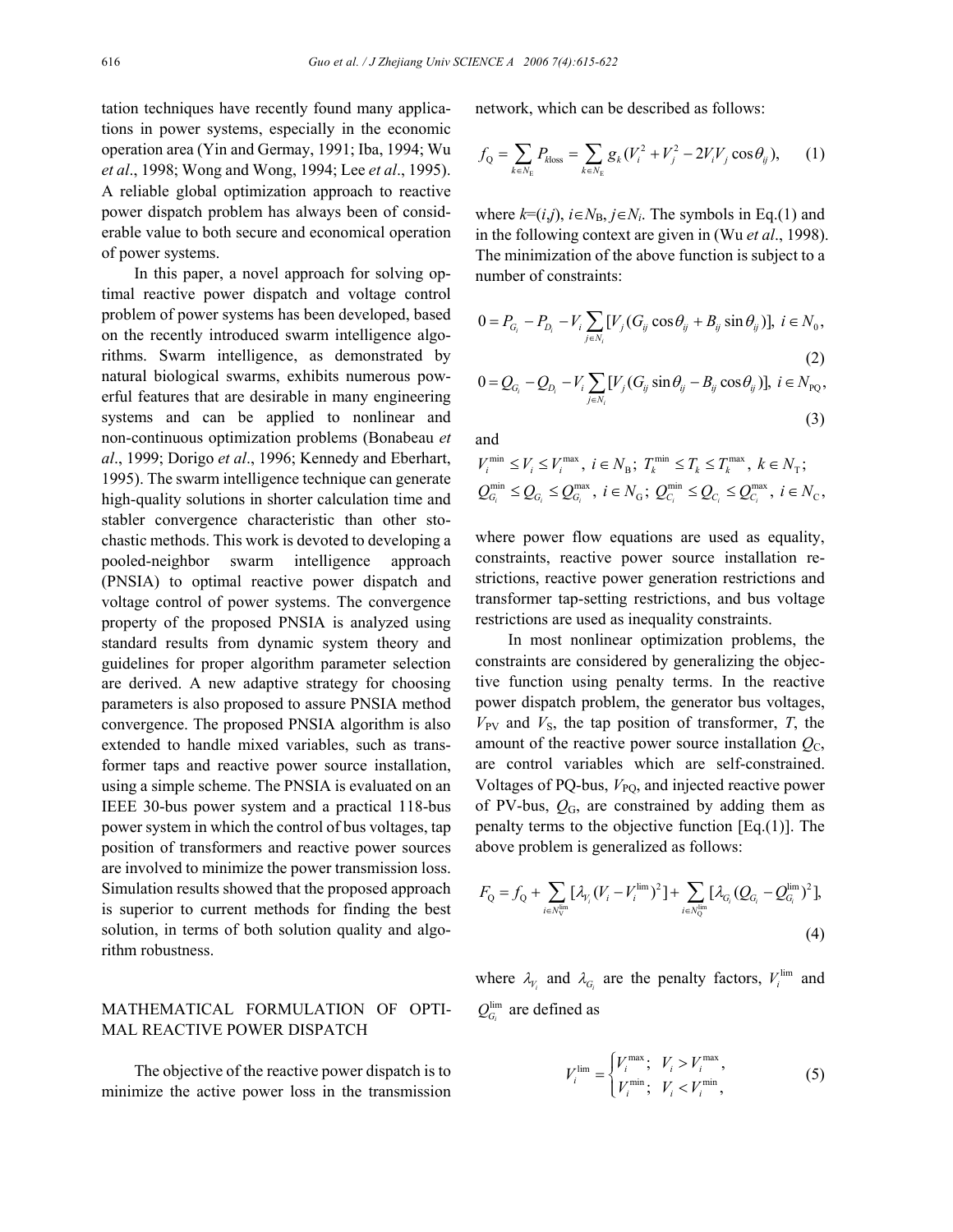# POOLED-NEIGHBOR SWARM INTELLIGENCE APPROACH (PNSIA)

## **Particle swarm optimization approach (PSO)**

lim

*i*

*G*

Swarm intelligence appears in biological swarms of certain insect species (Bonabeau *et al*., 1999; Dorigo *et al*., 1996) and gives rise to complex and often intelligent behavior through complex interaction of thousands of autonomous swarm members. Interaction is based on primitive instincts with no supervision. The end result is accomplishment of very complex forms of social behavior and fulfillment of a number of optimization and other tasks. The main principle behind these interactions is called stigmergy, or communication through the environment. Recently, based on the simulation of bird swarm, Kennedy and Eberhart (1995; 2001) developed a particle swarm optimization (PSO) concept mainly based on simulation of bird flocking in 2D space. According to the research results for a flock of birds, birds find food by flocking (not by each individual). The observation leads to the assumption that every information is shared inside flocking. Moreover, according to observation of human groups behavior, the behavior of each individual (agent) is also based on group decided behavior patterns such as customs and other behavior patterns based on the experiences of each individual. The position of each agent is represented by the *xy*-axis position and the velocity (displacement vector) is expressed by  $v_x$  (the velocity of *x*-axis) and  $v_y$  (the velocity of *y*-axis). Modification of the agent position is realized by using the position and the velocity information. The PSO algorithm retains the conceptual simplicity of the genetic algorithm while being much easier to implement and apply to design problems with both discrete and continuous design parameters. Particle swarm adaptation and its modifications have been shown to successfully optimize a wide range of continuous functions (Clerc and Kennedy, 2002; Mendes *et al*., 2004).

Searching procedures by PSO based on the above concept can be described as follows: a flock of agents optimizes a certain objective function. Each agent knows its best value so far (*pbest*) and its *xy* position. The information corresponds to the personal experiences of each agent. Moreover, each agent knows the best value so far in the group (*gbest*) among pbests. The information corresponds to the knowledge of how the other agents around them have performed. Namely, each agent tries to modify its position using the following information:

(1) The distance between the current position and *pbest*,  $p_t$ ;

(2) The distance between the current position and *gbest*,  $\hat{p}_t$ .

This modification can be represented by the concept of velocity. Velocity of each agent can be modified by the following equation:

$$
v_{t+1} = c_0 v_t + c_1 r_1(t) \times (p_t - x_t) + c_2 r_2(t) \times (\hat{p}_t - x_t), (7)
$$

where  $c_0$ ,  $c_1$  and  $c_2$  are positive constant coefficients,  $r_1$  and  $r_2$  are uniformly distributed random numbers in  $[0,1]$ ,  $v_t$  is the current velocity of the particle at iteration  $t$ ,  $x_t$  is current position of the particle at iteration  $t$ ,  $v_{t+1}$  is the modified velocity.

The right-hand-side (RHS) of Eq.(7) consists of three terms. The first term is the previous velocity of the agent. The second and third terms are utilized to change the velocity of the agent. Without the second and third terms, the agent will keep on 'flying' in the same direction until it hits the boundary. Namely, it tries to explore new areas and, therefore, the first term corresponds to diversification in the searching procedure. On the other hand, without the first term, the velocity of the 'flying' agent is only determined by using its current position and its best positions in history. Namely, the agents will try to converge to the their pbests and/or *gbest* and, therefore, the terms correspond to intensification in the searching procedure.

Using the above Eq.(7), a certain velocity that gradually gets closer to pbests and *gbest* can be calculated. The current position (searching point in the solution space) can be modified by the following equation:

$$
x_{t+1} = x_t + v_{t+1}.\tag{8}
$$

#### **Pooled-neighbor swarm intelligence approach**

In social science context, PSO algorithm combines a social-only component model and a cogni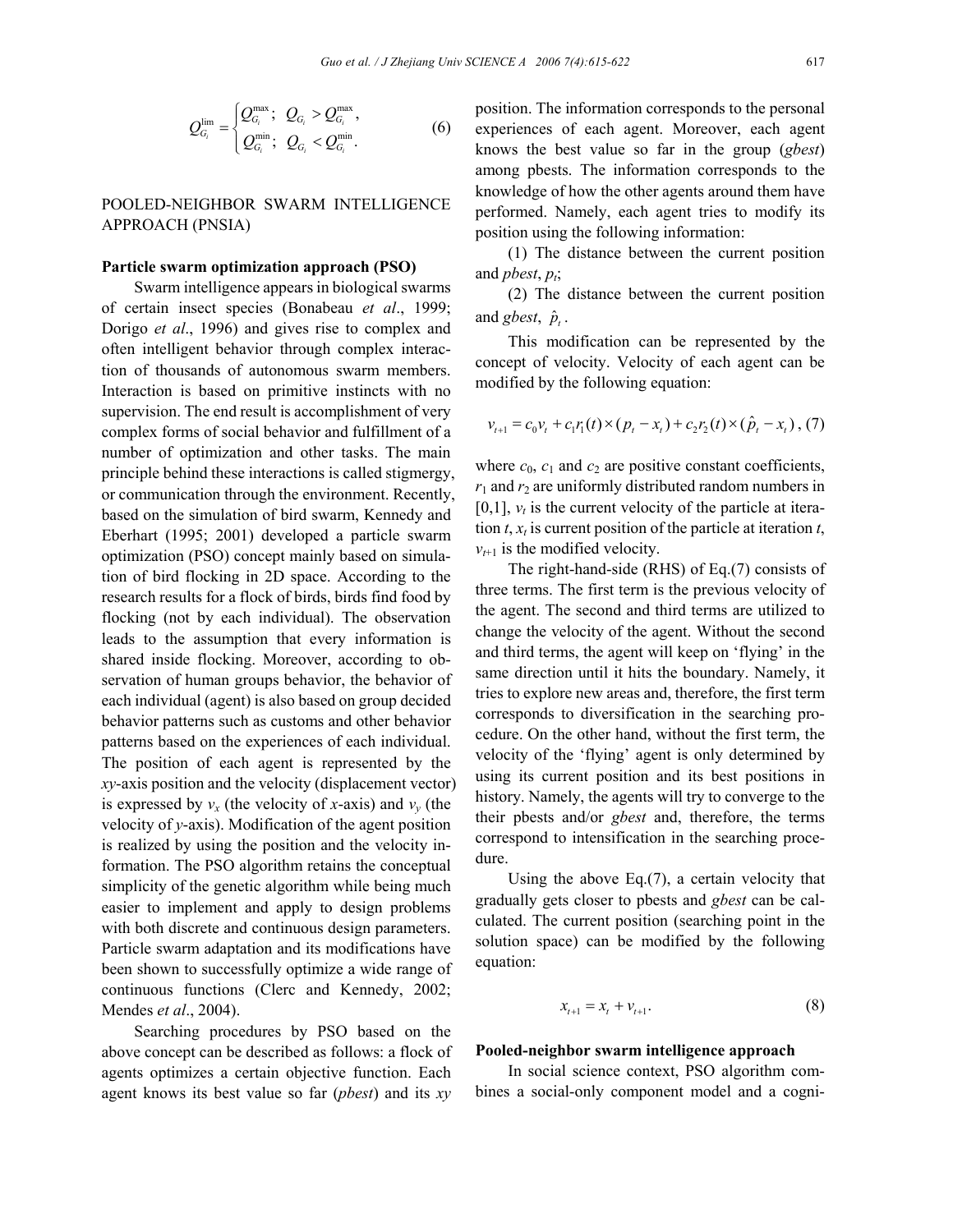tion-only model (Clerc and Kennedy, 2002). The real strength of the particle swarm derives from the social interactions among particles as they search the space collaboratively (Clerc and Kennedy, 2002). Recently, Mendes *et al*.(2004) proposed an alternative that is conceptually more concise and potentially performs more effectively than the traditional particle swarm algorithm. In this new version, the particle uses information from all its neighbors, rather than just the best one. In this section, an improved adaptation strategy with enhanced social interactions is proposed for particle swarm optimisation (PSO) algorithm. This adaptation strategy uses more particles' information to control the mutation operation and extends the original formulas of PSO method, which can search the global optimal solution more effectively.

The third term added to the right-hand-side of the velocity Eq.(7) is derived from the successes of others, and is considered a "social influence" term. It was found that when this effect is removed from the algorithm, performance is abysmal (Clerc and Kennedy, 2002). So the social interaction is an important factor to improve the PSO performance. To enhance the social interactions in the algorithm, this paper proposes a new method to improve PSO using some fittest particles' information to modify the particle's position and velocity. Namely, at *i*th iteration, we rearrange the particles in ascending order according to their fitness and select the last *n* particles to modify the particle's position and velocity. Let  $\hat{p}_{i,t}$  denote the current position of the particle *i* in these particles at iteration *t*. The updating equations of PNSIA method can be described as follows:

$$
v_{t+1} = c_0 v_t + c_1 r_1(t) \times (p_t - x_t) + \frac{1}{n} \sum_{i=1}^n [c_{2,i} r_{2,i}(t) \times (\hat{p}_{i,t} - x_t)],
$$
\n(9)

$$
x_{t+1} = x_t + v_{t+1}.
$$
 (10)

Each PNSIA method particle modifies its position and velocity using the best solution the particle achieved and several gbests of neighborhood particles. It is similar to the social society in that a group of leaders could make better decisions. However, in PSO, only one *gbest* of neighborhood particles is employed. This process using some neighborhood particles can be called 'intensifying' and 'enhancing'

the social influence. Based on this understanding, we should intensify these particles which could lead individuals to better fitness. As a particle swarm population searches over time, individuals are drawn toward one another's successes, with the usual result being clustering of individuals in optimal regions of the space.

The convergence analysis can be conducted similarly based on the form of the recurrence relation of the particle's position derived (Clerc and Kennedy, 2002). The analysis can assure convergence of the proposed algorithm via appropriately chosen parameters satisfying the convergence conditions. One popular choice of updating parameters is  $c_0=0.7298$ ,

 $c_1$ =1.49618 and  $\sum_{i=1}^{n} c_{2,i}$  $\sum_{i=1}^{n}$  *c*<sub>2*i*</sub> = 1.49618  $\sum_{i=1}$ **<sup>** $\sum_{i=1}$ **</sup>** *c*  $\sum_{i=1}^{ } c_{2,i} = 1.49618$  (Clerc and Kennedy, 2002).

## **Mixed-variable handing methods**

In its basic form, the proposed PNSIA algorithm can only handle continuous variables. However, tap position of transformer and reactive power source installation are discrete variables or integer variables in optimal reactive power dispatch problem. To handle integer variables, simply truncating the real values to integers to calculate fitness value will not affect the search performance significantly. The truncation is only performed in evaluating the fitness function. That is, the swarm will 'fly' in a continuous search space regardless of the variable type.

For discrete variables of the *i*th particle *Xi*, the most straightforward way is to use the indices of the set of discrete variables with  $n<sub>D</sub>$  elements:

$$
X_i^D = [x_{i,1}^D, x_{i,2}^D, ..., x_{i,n_D}^D].
$$
 (11)

Let  $X_i^c$  denote the continuous variables with  $n_c$ elements:

$$
X_i^{\rm C} = [x_{i,1}^{\rm C}, x_{i,2}^{\rm C}, ..., x_{i,n_{\rm C}}^{\rm C}],
$$

then particle *i* is denoted by  $X_i = [X_i^C, X_i^D]$ . For particle *i*, the index value *j* of the discrete variable  $x_{i,j}^D$ is then optimized instead of the discrete value of the variable directly. In the population, the indices of the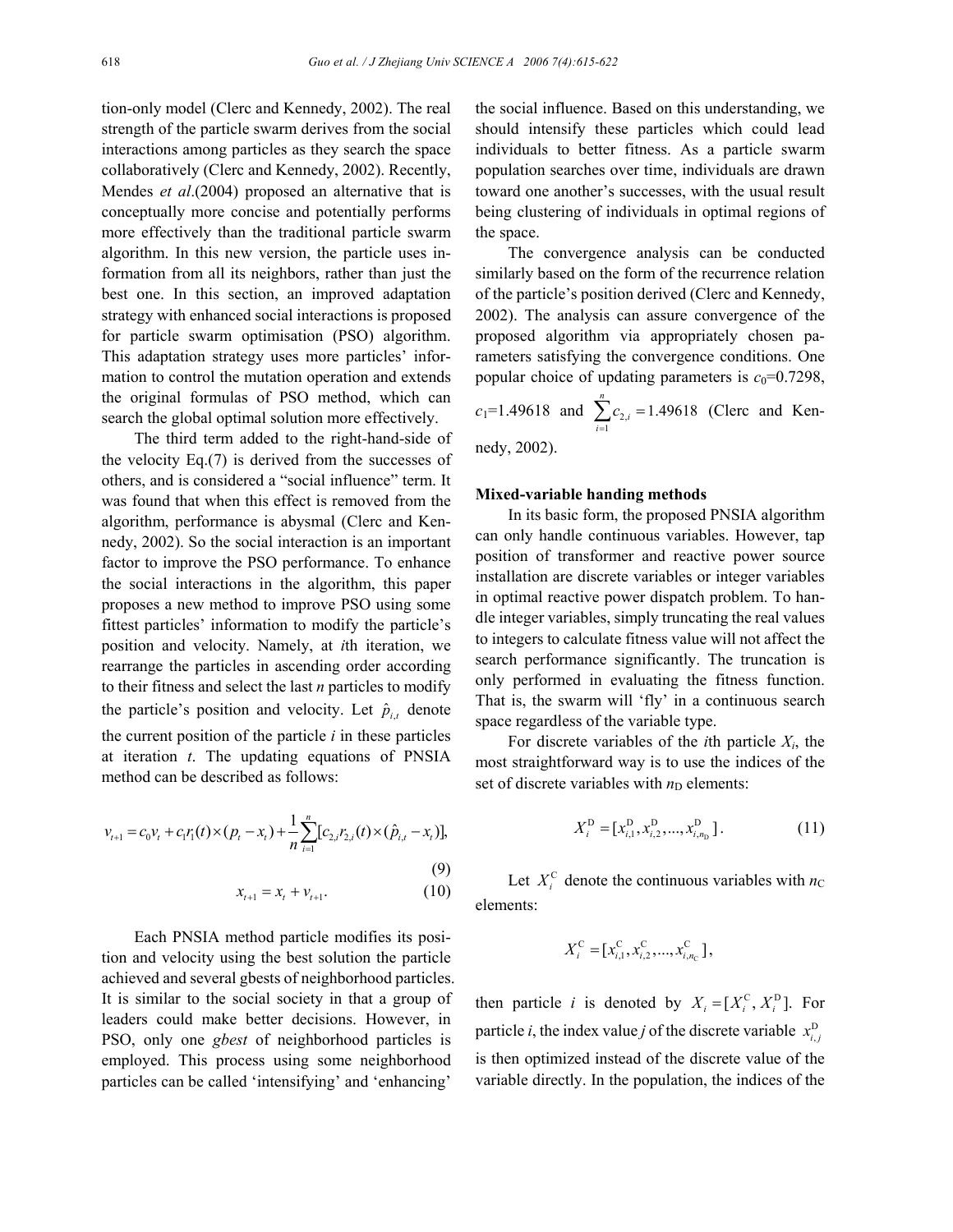discrete variables of the *i*th particle should be the float point variables before truncation. That is,  $j \in [1, n_{p}+1)$ ,  $n<sub>D</sub>$  is the number of discrete variables. Hence, the objective function of the *i*th particle  $X_i$  can be expressed as follows:

$$
f(X_i), \quad i = 1, 2, \dots, M, \tag{12}
$$

where

$$
X_{i} = \begin{cases} x_{i,j}, & x_{i,j} \in X_{i}^{C}, j = 1,...,n_{C}, \\ x_{i, int(j)}, & x_{i, int(j)} \in X_{i}^{D}, j \in [1, n_{D} + 1), \end{cases}
$$
(13)

where  $X_i^C \in \mathbb{R}^{n_C}$  and  $X_i^D \in \mathbb{R}^{n_D}$  denote the feasible subsets of continuous and discrete variables of particle  $X_i$ , respectively. *int*(*x*) denotes the greatest integer less than the real value *x*.

# **Implementation of PNSIA for reactive power optimal dispatch**

The general process of PNSIA method is described in the above section. Its application to the optimal reactive power dispatch is described as follows:

Pseudo code for the PNSIA algorithm:

Set  $k=1$ ;

Randomly initialize positions and velocities of all particles; WHILE (the termination conditions are not met)

FOR (each particle *i* in the swarm)

Calculate fitness: Calculate the fitness value  $f(X_i^k)$  of the current particle using based on the Newton-Raphson power flow analysis results and Eq.(12);

Update *pbest*: Compare the fitness value of *pbest* with  $f(X_i^k)$ . If  $f(X_i^k)$  is better than the fitness value of

*pbest*, then set *pbest* to the current position  $X_i^k$ ;

Update *gbest*: Select *n gbest* particles in the population according to ascending order of fitness values;

Update velocities: Calculate velocities  $V_i^k$  using Eq.(9);

Update positions: Calculate positions  $X_i^k$  using Eq.(10); END FOR Set *k*=*k*+1;

END WHILE

## SIMULATION RESULTS

To verify the effectiveness and efficiency of the proposed PNSIA based reactive power optimization

approach, the IEEE-30 bus power system and a practical 118-bus area power system are used as the test systems. The PNSIA has been implemented in Matlab 6.5 programming language and numerical tests were carried on a Pentium IV 2.0 G computer.

Some parameters must be assigned before PNSIA is used to solve reactive power optimization dispatch. The population size is set to 50 and the maximal generation is set to 300. To evaluate uncertain value combinations of *n* of PNSIA method, they have been executed 30 times to solve the above reactive power optimization dispatch problem under various value combinations. The results showed that the best solution can be obtained by PNSIA method when  $n=4$ .

1. IEEE 30-bus power system

The IEEE 30-bus system is shown in Fig.1 and the system data and operating conditions are given in (Wu *et al*., 1998). The network consists of 48 branches, 6 generator-buses and 22 load-buses. Four branches, (6,9), (6,10), (4,12) and (27,28), are under load tap setting transformer branches. The possible reactive power source installation buses are 3, 10 and 24. Six buses are selected as PV-buses and  $V_{\theta}$ -buses as follows: PV-buses: bus 2, 5, 8, 11, 13,  $V_{\theta}$ -bus: bus 1. The others are PQ-buses. The variable limits are listed in Table 1. The transformer taps and the reactive power source installation are discrete variables with the changes step of 0.01 p.u.



**Fig.1 IEEE 30-bus power system**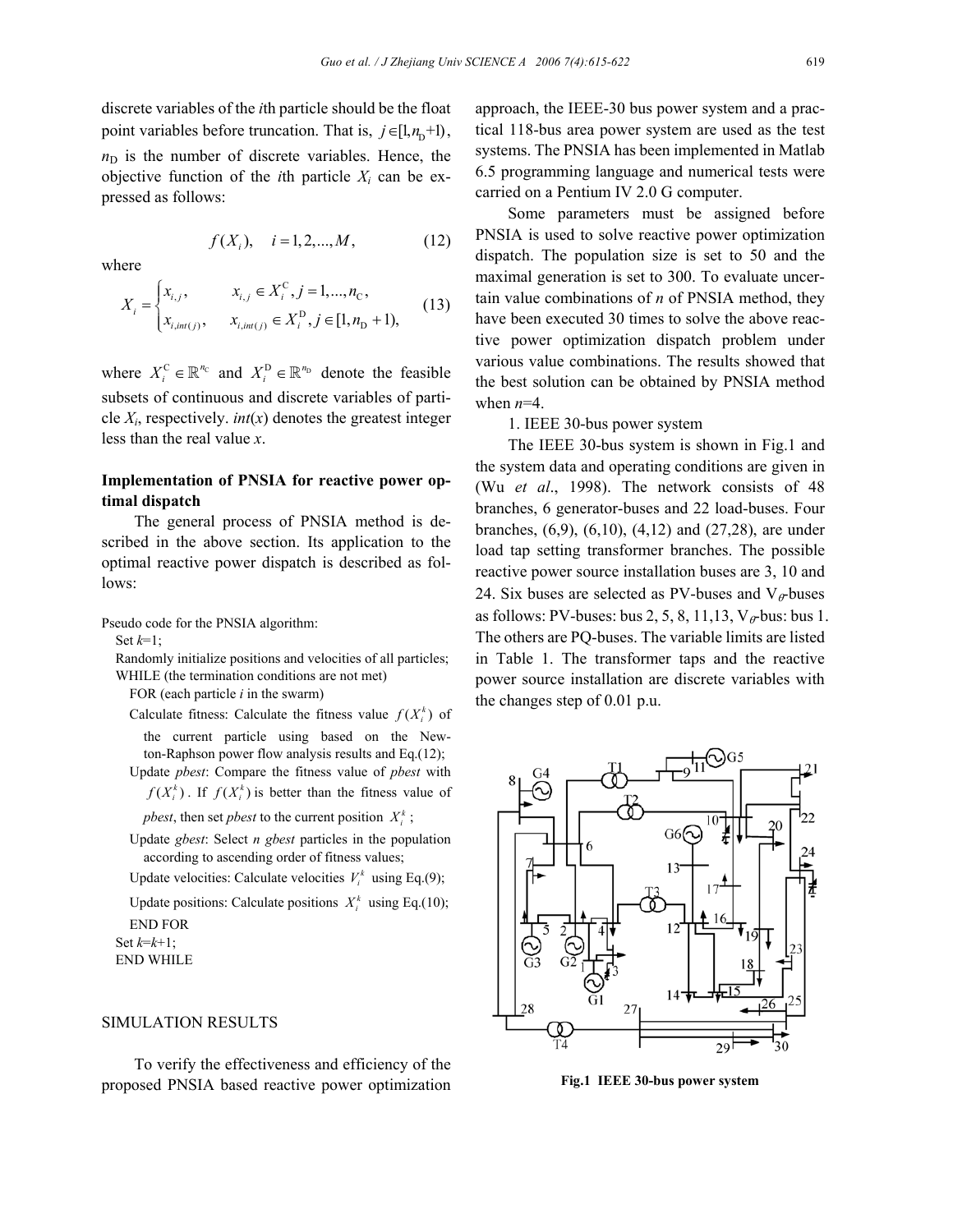To demonstrate the superiority of the proposed PNSIA approach, simulation results have been compared with various techniques available in literature, namely, standard genetic algorithm (SGA), adaptive GA in (Wu *et al*., 1998), EP method presented in (Lai and Ma, 1997), Broyden's non-linear programming method (Das and Patvardhan, 2002) and PSO method (Clerc and Kennedy, 2002). The initial conditions for all the methods are the same and given as:  $P_{load} = 2.834$ p.u.,  $Q_{load}$ =1.262 p.u.

The initial generator bus voltages and transformer taps are set to 1.0. The total generations and power losses are obtained as follows:

$$
\sum P_G = 2.893857 \text{ p.u.}, \sum Q_G = 0.980199 \text{ p.u.},
$$
  
 $P_{\text{loss}} = 0.059879 \text{ p.u.}, Q_{\text{loss}} = -0.064327 \text{ p.u.}$ 

The voltages outside the limits on three PQ-buses are given as follows:

*V*<sub>26</sub>=0.932; *V*<sub>29</sub>=0.940; *V*<sub>30</sub>=0.928.

Table 2 summarizes the results of the optimal settings as obtained by different methods. These results showed that the optimal dispatch solutions determined by the PNSIA lead to lower active power

loss than that found by other methods, which confirms that the PNSIA is well capable of determining the global or near-global optimum dispatch solution. Moreover, these results showed that maximum saving is obtained by the PNSIA method. At the same time, the proposed method succeeds in keeping the dependent variables within their limits.

Owing to the randomness in SGA, PSO and PNSIA, the algorithms are executed 30 times when applied to the test system. The best and worst reactive power dispatch solutions together with the associated power loss and the standard deviations found by the three methods are tabulated in Table 3. PNSIA shows good consistency by keeping the difference between the best and worst solutions within 1%. In addition, the average execution times summarized in Table 3 show that PNSIA is faster than SGA and PSO in speed. Table 4 lists the best control variables found by the above three methods in the 30 run times.

2. A practical 118-bus power system

The proposed PNSIA method was applied to a practical 118-bus power system. The power system has 181 transmission elements, 17 generators for AVR control, 9 transformers with 9 to 25 positions and 14 reactive power source installation buses. At initial operating condition, system loss is 141.84 MW and represents about 2.72% of the total real-power

| Reactive power<br>generation limits |                             |                                | Voltage and tap-setting limits |                       |                                |                          | Var source installments<br>and voltage limits |                           |                       |                       |                       |                       |
|-------------------------------------|-----------------------------|--------------------------------|--------------------------------|-----------------------|--------------------------------|--------------------------|-----------------------------------------------|---------------------------|-----------------------|-----------------------|-----------------------|-----------------------|
| <b>Bus</b>                          | $Q_{\text{G}}^{\text{max}}$ | $\mathcal Q_{\rm G}^{\rm min}$ | $V_G^{\max}$                   | $V_{\rm G}^{\rm min}$ | $V_{\text{load}}^{\text{max}}$ | $V_{\text{load}}^{\min}$ | $T_K^{\max}$                                  | T <sup>min</sup><br>$I_K$ | $Q_{\rm C}^{\rm max}$ | $Q_{\rm C}^{\rm min}$ | $V_{\rm C}^{\rm max}$ | $V_{\rm C}^{\rm min}$ |
|                                     | 0.596                       | $-0.298$                       | 1.10                           | 0.90                  | 1.05                           | 0.95                     | 1.05                                          | 0.95                      | 0.36                  | $-0.12$               | 1.05                  | 0.95                  |
| $\mathfrak{D}$                      | 0.480                       | $-0.240$                       |                                |                       |                                |                          |                                               |                           |                       |                       |                       |                       |
| 5                                   | 0.600                       | $-0.300$                       |                                |                       |                                |                          |                                               |                           |                       |                       |                       |                       |
| 8                                   | 0.530                       | $-0.265$                       |                                |                       |                                |                          |                                               |                           |                       |                       |                       |                       |
| 11                                  | 0.150                       | $-0.075$                       |                                |                       |                                |                          |                                               |                           |                       |                       |                       |                       |
| 13                                  | 0.155                       | $-0.078$                       |                                |                       |                                |                          |                                               |                           |                       |                       |                       |                       |

**Table 1 Variable limits (p.u.)** 

**Table 2 Comparison of optimal transmission loss for different methods (p.u.)**

|              | $\sum P_{\rm G}$ | $\Sigma\mathcal{Q}_{\text{\tiny G}}$ | $P_{\text{loss}}$ | Q <sub>loss</sub> | $P_{\text{SAVE}}$ | $P_{\text{SAVE}}(\%)$ |
|--------------|------------------|--------------------------------------|-------------------|-------------------|-------------------|-----------------------|
| Broyden      | 2.88986          | 0.93896                              | 0.055860          | $-0.32304$        | 0.00402           | 6.7100                |
| <b>SGA</b>   | 2.88380          | 1 02774                              | 0.049800          | $-0.23426$        | 0.01008           | 16.8400               |
| AGA          | 2.88326          | 0.66049                              | 0.049260          | $-0.60151$        | 0.01062           | 17.7400               |
| EP           | 2.88362          | 0.87346                              | 0.049630          | $-0.38527$        | 0.01025           | 17.1200               |
| <b>PSO</b>   | 2.88330          | 0.82500                              | 0.049262          | $-0.22920$        | 0.01062           | 17.6200               |
| <b>PNSIA</b> | 2.88270          | 0.64910                              | 0.048711          | $-0.21650$        | 0.01120           | 18.6493               |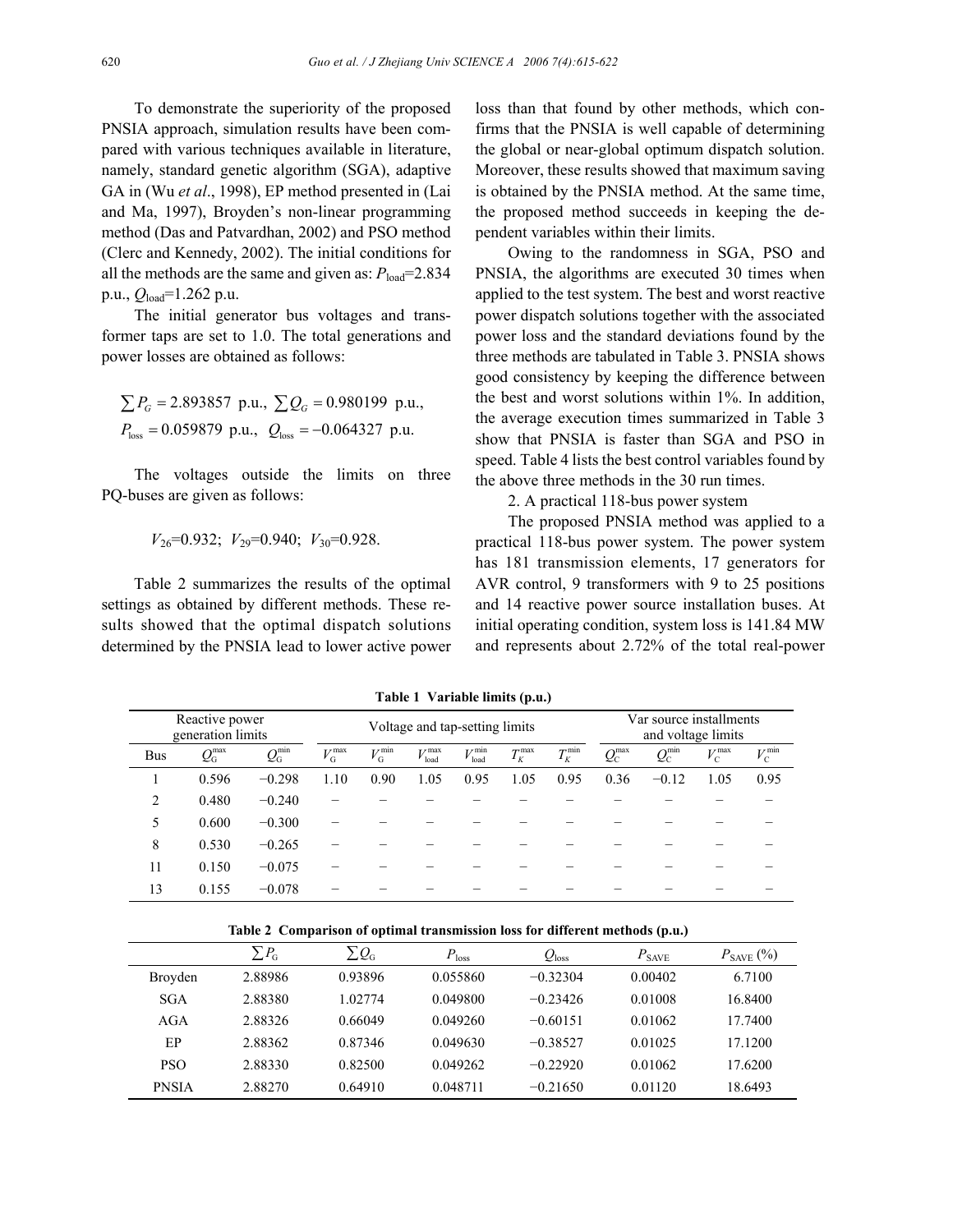**30-bus system (p.u.)** Compared item SGA PSO PNSIA Best *P*<sub>loss</sub> 0.049800 0.049716 0.048711 Worst *P*<sub>loss</sub> 0.052140 0.050769 0.048734 Average *P*<sub>loss</sub> 0.050810 0.049973 0.048721 Standard deviations 0.001785 0.001567 0.000872 Average execution 156.34 59.21 41.93

**Table 3 Comparison of simulation results in the IEEE**

**Table 4 Control variables after optimization by SGA, PSO and MAPSO (p.u.)**

|                | <b>Bus</b>     | SGA    | PSO    | <b>PNSIA</b> |
|----------------|----------------|--------|--------|--------------|
| $V_1$          | 1              | 1.0751 | 1.0725 | 1.0784       |
| $V_{2}$        | $\overline{c}$ | 1.0646 | 1.0633 | 1.0690       |
| $V_{5}$        | 5              | 1.0422 | 1.0410 | 1.0472       |
| $V_{\rm 8}$    | 8              | 1.0454 | 1 0410 | 1.0470       |
| $V_{11}$       | 11             | 1.0337 | 1.0648 | 1.0325       |
| $V_{13}$       | 13             | 1.0548 | 1.0597 | 1.0635       |
| $T_1$          | $6 - 9$        | 0.9400 | 1.0300 | 1.0200       |
| T <sub>2</sub> | $6 - 10$       | 1.0400 | 0.9500 | 1.0000       |
| $T_3$          | $4 - 12$       | 1.0400 | 0.9900 | 0.9900       |
| $T_{4}$        | $28 - 27$      | 1.0200 | 0.9700 | 0.9700       |
| $Q_3$          | 3              | 0.0000 | 0.0000 | 0.0000       |
| $Q_{10}$       | 10             | 0.3700 | 0.1600 | 0.3200       |
| $Q_{24}$       | 24             | 0.0600 | 0.1200 | 0.1000       |

generation in the system. There exist 11 deviations at the initial operating point. SGA, PSO and PNSIA are compared in 300 searching iterations. The same parameters for IEEE 30-bus system are utilized in the simulation.

To avoid any hazardous interpretation of optimization results, related to the choice of particular initial particles, we performed the simulation 30 times, starting from different agents randomly generated in the search space. Table 5 giving the best and worst loss values and the computational time shows that the PNSIA method with the greater possibility can generate better solution than SGA and PSO. The average loss value and the standard deviations by the proposed PNSIA method are smaller than the best results by SGA and PSO. The average execution time by PNSIA is about 3 times faster than that by SGA, and the average execution time of PNSIA is 21% less than that of PSO. Considering together more particles' information to control the mutation operation, the proposed method performs better than the PSO model, both in the quality of the solution discovered and in the velocity of convergence, and simulation results showed that PNSIA outperforms SGA and PSO, and is competent for practical reactive power optimization problems.

|                           | Table 5 Comparison of simulation results in the practi- |  |  |
|---------------------------|---------------------------------------------------------|--|--|
| cal 118-bus system (p.u.) |                                                         |  |  |

| Compared item                   | SGA      | <b>PSO</b> | <b>PNSIA</b> |
|---------------------------------|----------|------------|--------------|
| Best $P_{\text{loss}}$          | 1.332694 | 1.310471   | 1.268440     |
| Worst $P_{\text{loss}}$         | 1.414267 | 1.348792   | 1.279830     |
| Average $P_{\text{loss}}$       | 1.375215 | 1.321843   | 1.270150     |
| Standard devia-<br>tions        | 0.003546 | 0.003478   | 0.001256     |
| Average execu-<br>tion time (s) | 335.54   | 144.46     | 114.21       |

## **CONCLUSION**

A pooled-neighbor swarm intelligence approach (PNSIA) has been developed for determination of the global or near-global optimum solution for optimal reactive power dispatch and voltage control of power systems. The pooled-neighbor swarm intelligence approach uses more particles' information to control the mutation operation. The performance of the proposed algorithm demonstrated through its evaluation on the IEEE 30-bus power system and a practical 118-bus power system shows that PNSIA can undertake global search at a fast convergence rate and has the feature of robust computation.

#### **References**

- Bonabeau, E., Dorigo, M., Theraulaz, G., 1999. Swarm Intelligence: from Natural to Artificial Systems. Oxford University Press.
- Clerc, M., Kennedy, J., 2002. The Particle Swarm—Explosion, stability, and convergence in a multidimensional complex space. *IEEE Trans. on Evol. Comput.*, **6**(1):58-73. [doi:10.1109/4235.985692]
- Das, D.B., Patvardhan, C., 2002. Reactive power dispatch with a hybrid stochastic search technique. *Int. J. Elect. Power Energy Syst.*, **24**(9):731-736. [doi:10.1016/S0142-0615 (01)00085-0]
- Dommel, H.W., Tinney, W.F., 1968. Optimal power flow solutions. *IEEE Trans. on Power Apparatus and Systems*, **87**:1866-1876.